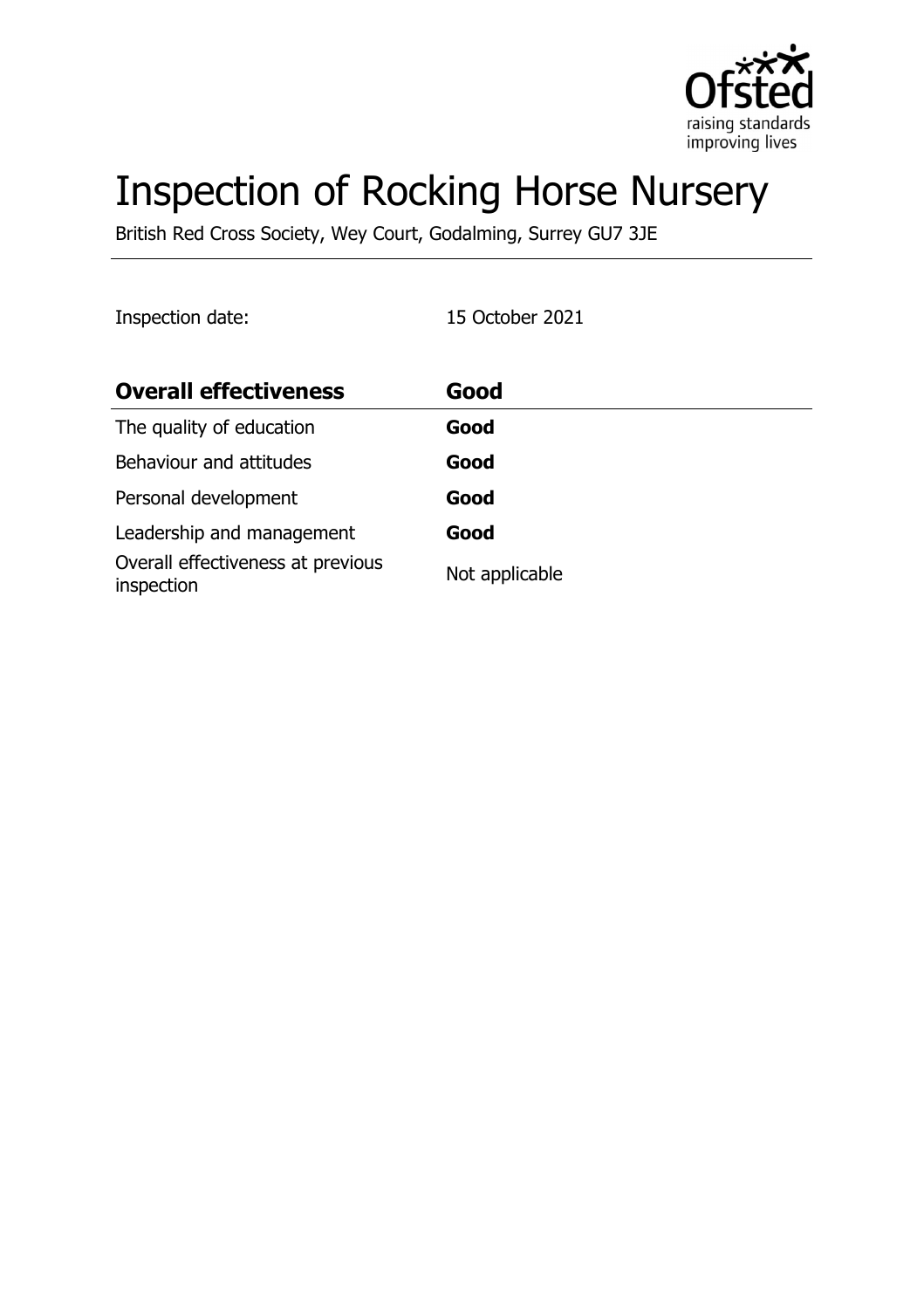

# **What is it like to attend this early years setting?**

### **The provision is good**

Children enjoy spending time at the nursery. They develop strong bonds with staff, who value the individual personalities of the children they care for. Children quickly settle into the nursery and are happy, safe and well cared for. Babies and toddlers are developing good physical skills. They develop good attitudes to trying new things and staff support them well. For instance, younger children enjoy trying new fruits. They learn how to feed themselves independently and develop good handto-eye coordination skills. Children behave well and are kind, caring and respectful towards staff and their peers.

Children benefit from a curriculum which supports them to make good progress in their learning. Staff have developed a 'nursery library' where children can choose books to share with staff and their parents. This helps to support their growing interest in literacy. Children concentrate well during activities that interest them and develop good listening and attention skills. Pre-school children develop good mathematical skills. They learn to count confidently and use numbers purposefully in a variety of activities. Children for whom the nursery is in receipt of additional funding are supported well. Staff use funding to target areas where their development needs extra support. For instance, children have benefited from hands-on cooking activities to broaden their knowledge of healthy eating. Parents comment on how their children enjoy making and trying new foods at home, as result of learning that has taken place at the nursery.

## **What does the early years setting do well and what does it need to do better?**

- $\blacksquare$  The manager and her staff worked closely with parents during the COVID-19 (coronavirus) pandemic lockdown. They kept in contact with parents and supported key children to attend the setting. Staff adapted settling-in routines for children and gathered more information about home routines, to help babies settle happily. The manager and staff recognise the negative impact that the COVID-19 pandemic has had on children's personal, social and emotional development. Staff have prioritised this and are successfully helping children to learn how to play cooperatively and develop friendships with other children at the nursery.
- $\blacksquare$  The manager leads her team well. Staff are passionate about providing children with good-quality care and learning opportunities. There is a happy and harmonious environment within the nursery, which contributes to children's good learning experiences. Staff say that they enjoy working at the nursery and feel valued and respected by the management team. Staff benefit from regular coaching, supervision and support to develop their knowledge and skills. The manager recognises that there is more that she can do to continue to build on the professional development of her staff, particularly extending their knowledge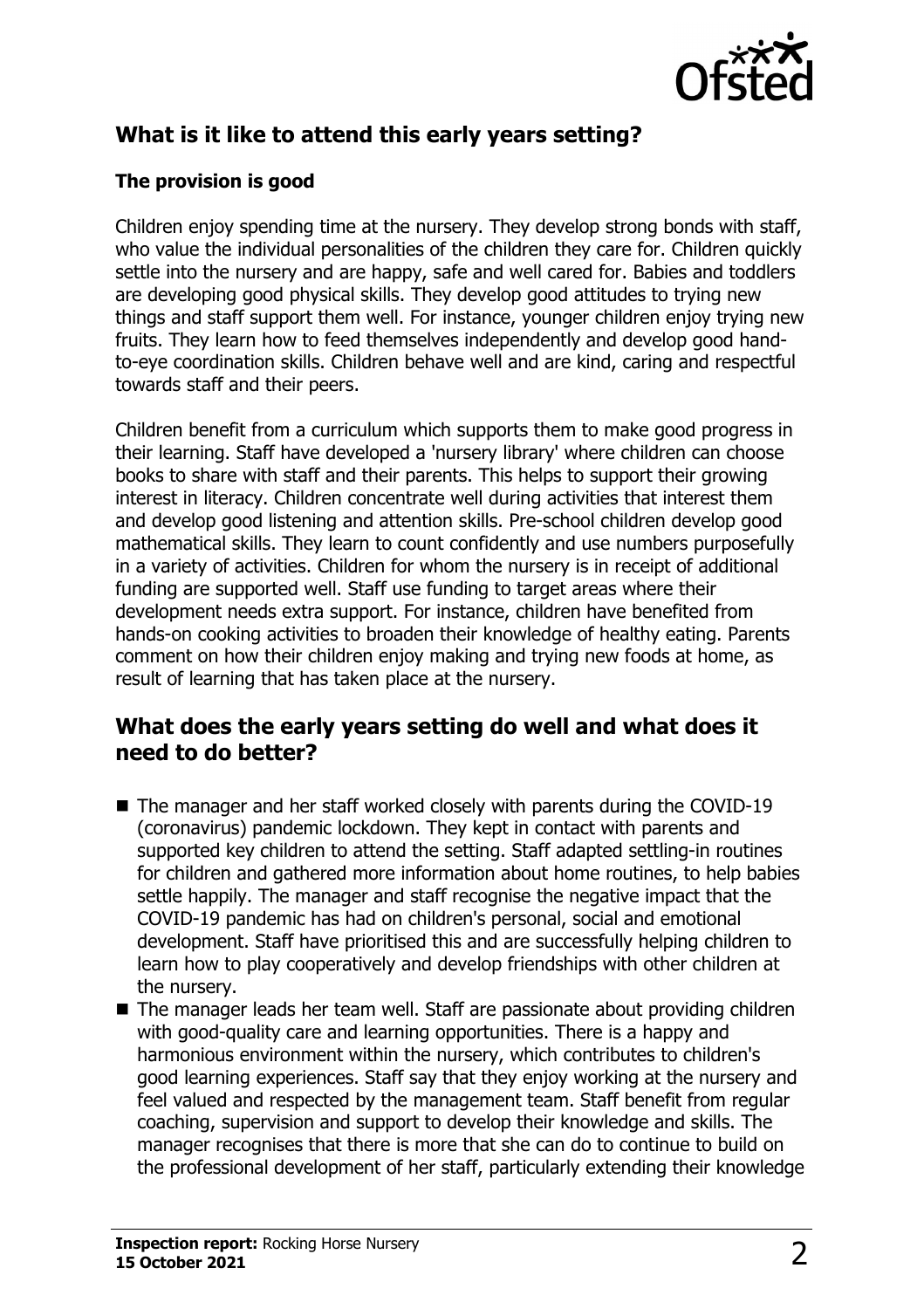

of how to develop children's speaking skills.

- Children make good progress in their physical skills. Staff encourage children to develop confidence in their growing abilities. For example, in the garden, older children enjoy pushing themselves along on ride-on bicycles and tricycles as they navigate confidently and safely around their friends. Toddlers learn how to climb steps to the slide. Staff praise children when activities are more challenging. This helps children to develop a can-do attitude to learning.
- Staff work well with parents and other agencies involved in children's care. Children with special educational needs and/or disabilities benefit from the regular and precise sharing of information, to support a joined-up approach to the care and learning experiences they receive. Parents speak highly of the nursery and staff. They value the regular sharing of information about their children, to keep them informed of their key achievements and ongoing progress.
- Opportunities to develop children's communication and language skills are supported well, overall. Staff introduce and use a wide range of vocabulary with children. Babies and toddlers benefit from staff talking to them as they play and during daily routines, such as mealtimes and snack times. Staff plan activities to support older children's communication skills. For instance, as children recall caring for caterpillars in nursery, they talk about how caterpillars turn into butterflies. Staff capture this opportunity to model new language, such as the word 'cocoon'. They help children to repeat the word back clearly and explain what the word means. However, sometimes, staff do not consider how to encourage and support quieter and less-confident children to share their ideas, views and wishes.

# **Safeguarding**

The arrangements for safeguarding are effective.

Staff create a safe environment for children to play and learn. Staff understand their roles and responsibilities to keep children safe. They know how to identify and report concerns about children's welfare to the appropriate agencies, and how to escalate these concerns, to keep children safe. Staff know how to identify the dangers posed to children from extreme views and behaviours and how to report their concerns. They know how to respond to allegations about another member of staff. Recruitment procedures are used to ensure that staff are suitable to work in the nursery, including on an ongoing basis.

# **What does the setting need to do to improve?**

#### **To further improve the quality of the early years provision, the provider should:**

 $\blacksquare$  strengthen the professional development of staff to develop their knowledge of how to support and extend children's speaking skills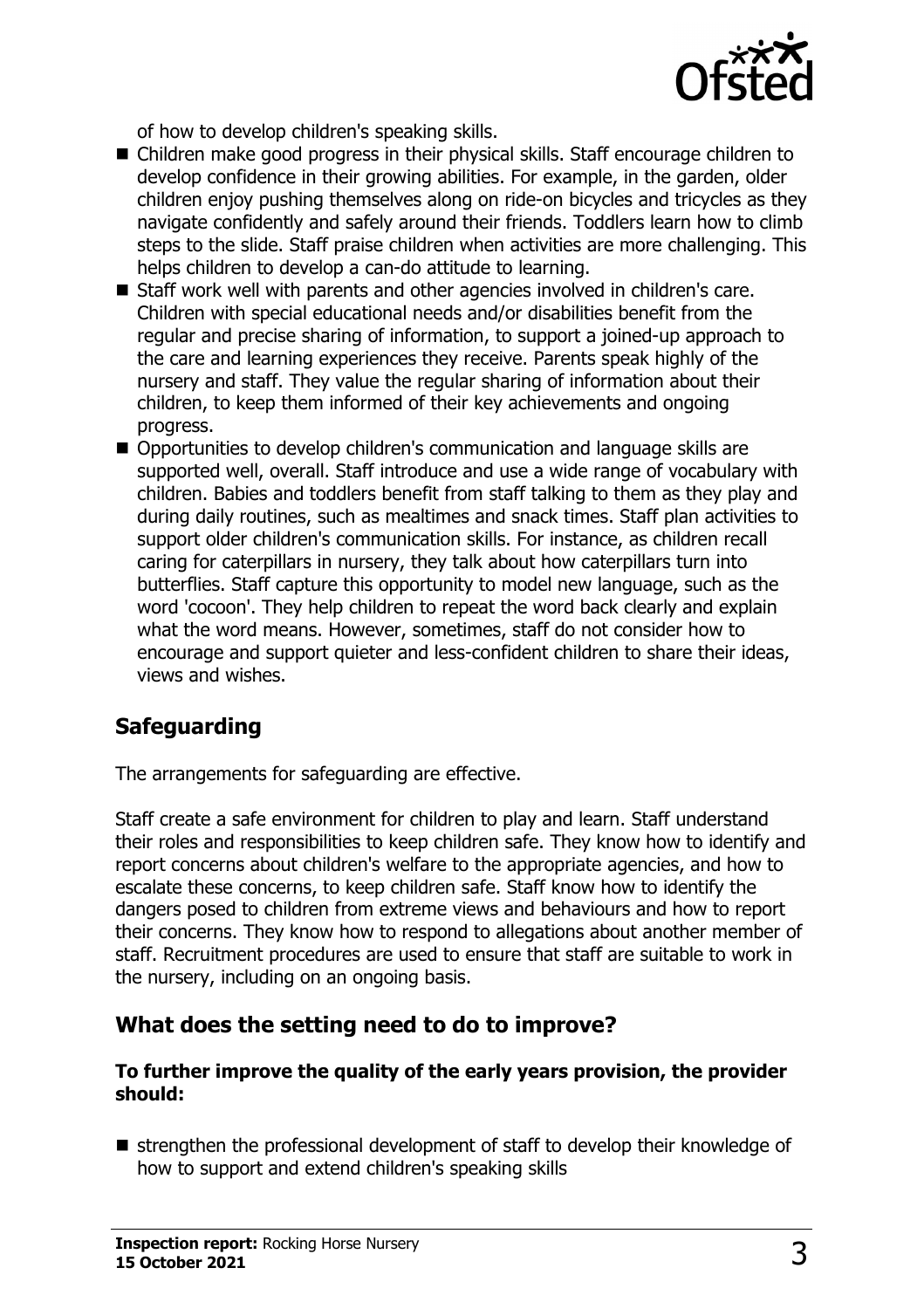

 $\blacksquare$  explore more ways to encourage quieter and less-confident children to communicate their wants, needs and ideas more consistently.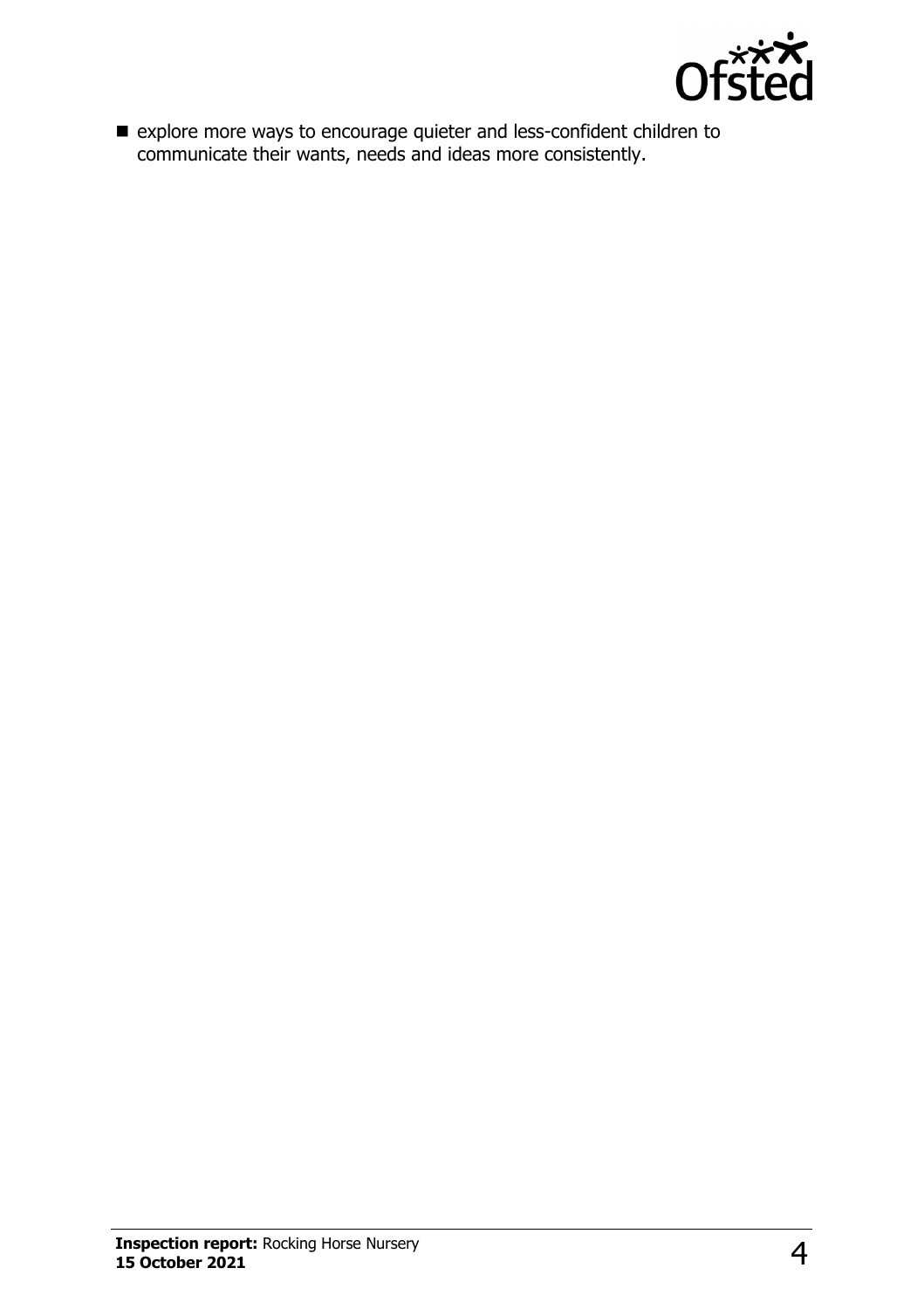

| <b>Setting details</b>                         |                                                                                      |
|------------------------------------------------|--------------------------------------------------------------------------------------|
| Unique reference number                        | EY556334                                                                             |
| Local authority                                | Surrey                                                                               |
| <b>Inspection number</b>                       | 10174612                                                                             |
| <b>Type of provision</b>                       | Childcare on non-domestic premises                                                   |
| <b>Registers</b>                               | Early Years Register, Compulsory Childcare<br>Register, Voluntary Childcare Register |
| Day care type                                  | Full day care                                                                        |
| Age range of children at time of<br>inspection | $0$ to $4$                                                                           |
| <b>Total number of places</b>                  | 60                                                                                   |
| Number of children on roll                     | 87                                                                                   |
| Name of registered person                      | Rocking Horse Nursery (Godalming) LLP                                                |
| Registered person unique<br>reference number   | RP908056                                                                             |
| <b>Telephone number</b>                        | 01483 860273                                                                         |
| Date of previous inspection                    | Not applicable                                                                       |

# **Information about this early years setting**

Rocking Horse Nursery registered in 2018 and is located in Godalming, Surrey. The nursery is open from Monday to Friday for most of the year. Sessions are from 8am to 6pm. The nursery employs 20 members of childcare staff. Of these, 13 hold relevant qualifications at level 3 or above. The nursery provides funded early education for two-, three- and four-year-old children.

# **Information about this inspection**

#### **Inspector**

Tara Naylor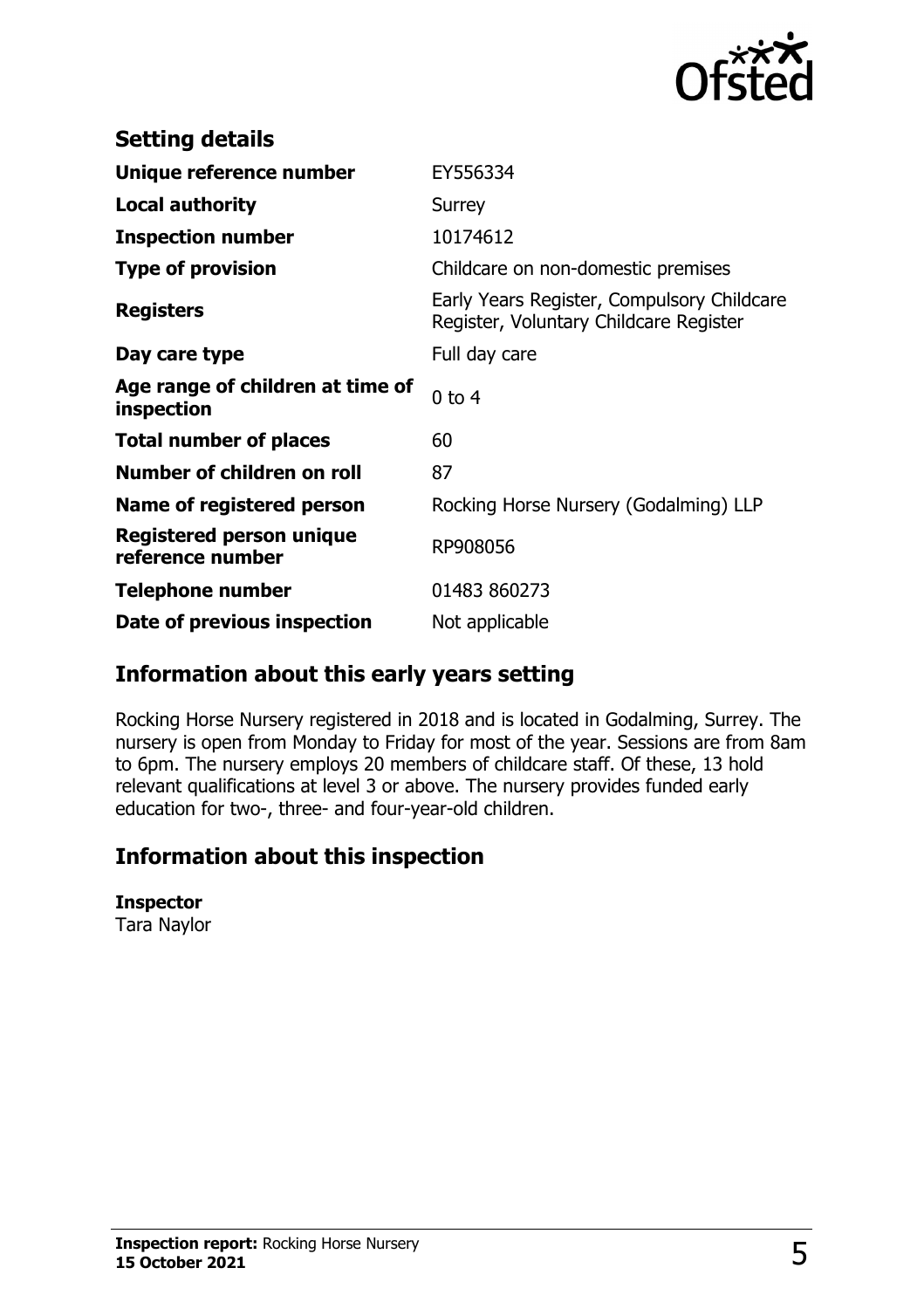

#### **Inspection activities**

- $\blacksquare$  This was the first routine inspection the nursery received since the COVID-19 (coronavirus) pandemic began. The inspector discussed the impact of the pandemic with the provider and has taken that into account in her evaluation of the nursery.
- The deputy manager, manager and inspector had a learning walk together of all areas of the nursery and discussed the early years curriculum.
- $\blacksquare$  Children and staff spoke to the inspector during the inspection.
- $\blacksquare$  The inspector observed the quality of education being provided, indoors and outdoors, and assessed the impact of this on children's learning.
- $\blacksquare$  The inspector carried out a joint observation of an activity with the manager.
- $\blacksquare$  Parents shared their views of the setting with the inspector.

We carried out this inspection under sections 49 and 50 of the Childcare Act 2006 on the quality and standards of provision that is registered on the Early Years Register. The registered person must ensure that this provision complies with the statutory framework for children's learning, development and care, known as the early years foundation stage.

If you are not happy with the inspection or the report, you can [complain to Ofsted](http://www.gov.uk/complain-ofsted-report).